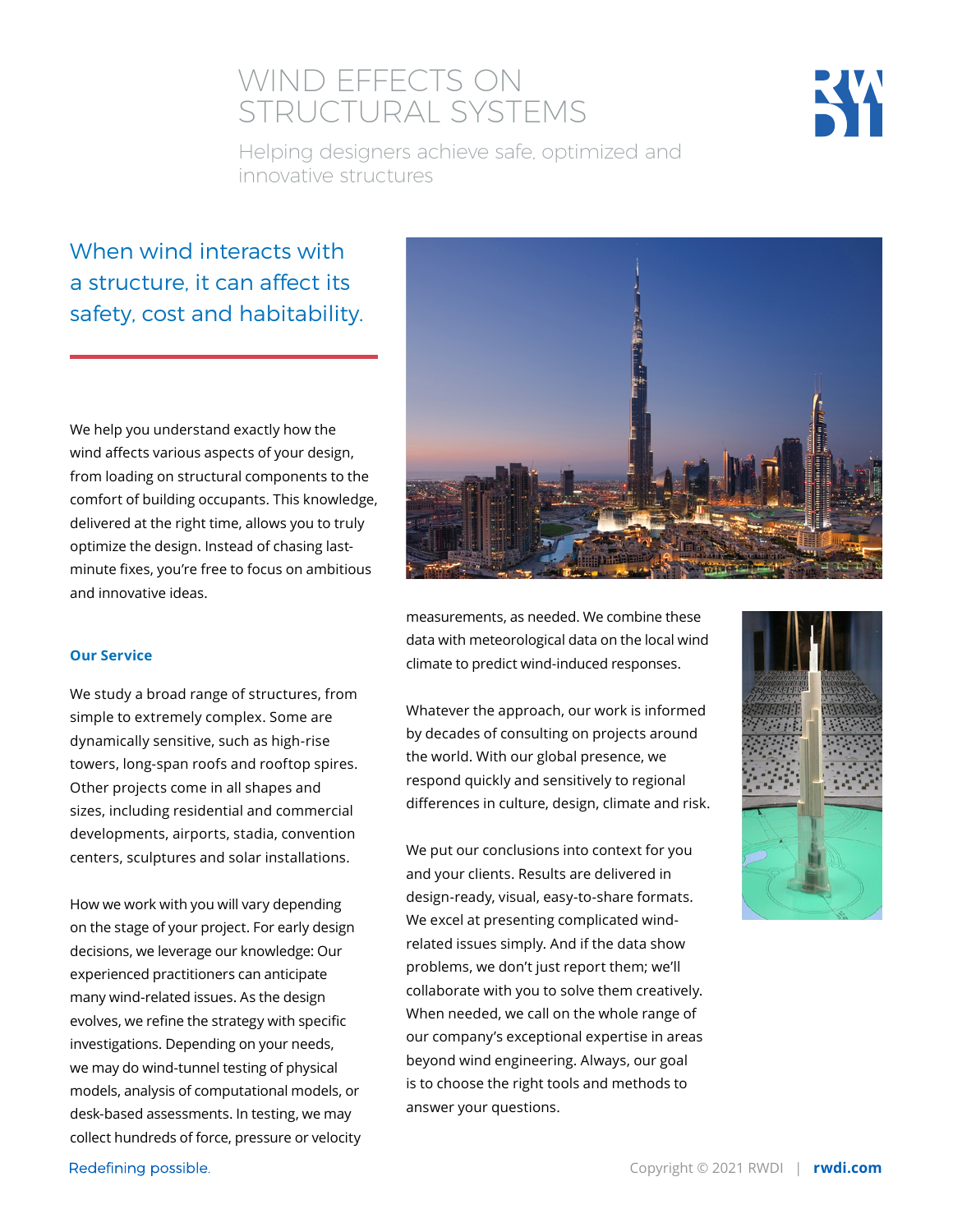## WIND EFFECTS ON STRUCTURAL SYSTEMS









RWDI is a valuable partner to clients seeking to…

#### **Explore Innovations**

- Achieve higher heights, longer spans and the most ambitious architectural forms
- Shape structures for optimal wind performance, alongside other functional and aesthetic considerations
- Enhance performance-based design by going beyond code compliance to a true understanding of code intent

#### **Create Opportunities**

- Focus design efforts for most effect through parametric studies
- Save money by spending structural capital where it's most effective

• Effectively use structural changes, shape changes and damping systems for optimization, by assessing wind

#### **Meet Challenges**

• Solve post-construction and retrofitting issues creatively and cost-effectively

#### **Fulfill Expectations**

- Meet or exceed building code requirements with trusted recommendations
- Inform the entire project team with easy-to-understand presentation of the issues impacting your project